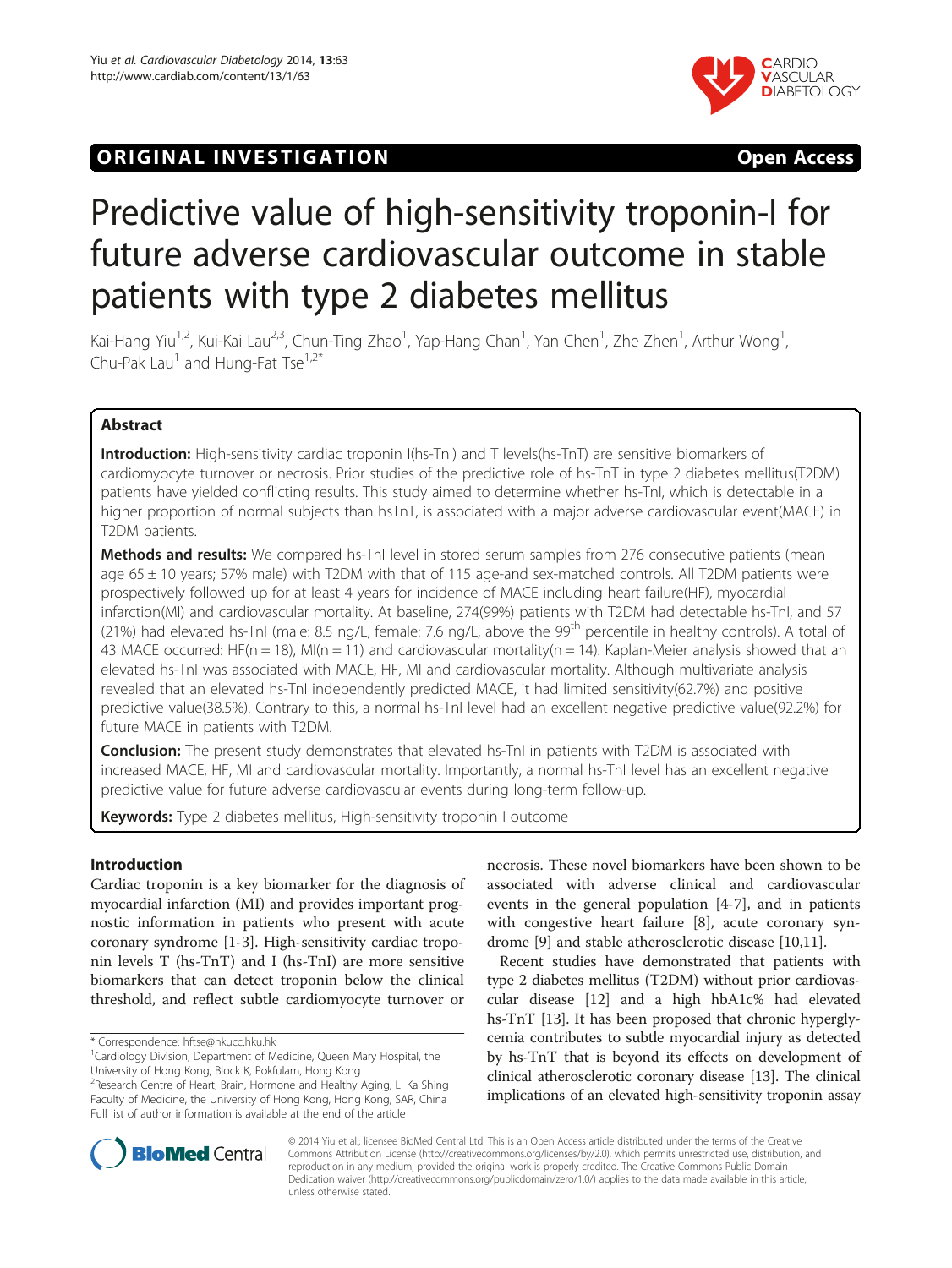in patients with T2DM nonetheless remain unclear. Hallen et al. [\[14\]](#page-6-0) showed that elevated hs-TnT was frequently detected in diabetic patients but did not predict future adverse outcomes over a 2 year follow-up period. Conversely, recent results from the Women's Health Study demonstrated that a detectable level of hs-TnT was associated with increased cardiovascular morbidity and mortality in diabetic women [[12](#page-6-0)]. Compared with hs-TnT measurement, higher proportions of normal subjects have a detectable level of hs-TnI, making it a more sensitive assay for subtle myocardial damage [[15](#page-6-0)]. Currently, there are no data on the predictive value of hs-TnI in patients with T2DM. This study sought to investigate whether an elevated hs-TnI is associated with a major adverse cardiovascular event (MACE) in patients with T2DM.

# Methods

# Study population

Consecutive T2DM patients  $(n = 293)$  as defined by World Health Organization criteria [[16,17\]](#page-6-0) on stable hypoglycemic and cardiovascular medication for at least 3 months were recruited from the medical outpatient clinic. Exclusion criteria included recent acute coronary syndrome, stroke, coronary intervention, hospitalization for cardiac surgery or heart failure within the last 6 months, dilated cardiomyopathy, significant valvular heart disease, chronic atrial fibrillation, New York Heart Association class III/IV heart failure, estimated glomerular filtration rate (eGFR) <30 mL/min per 1.73 m2, and refusal to participate  $(n = 17)$ . A total of 276 patients with T2DM were consequently eligible for this study. During the study period, 115 age- and sex-matched Chinese controls without T2DM or established cardiovascular disease were recruited from a community health screening programme. Written informed consent was obtained from all study subjects. The study was approved by the Institutional Review Board of the University of Hong Kong/Hospital Authority Hong Kong West Cluster and was conducted according to the Declaration of Helsinki. This study is part of the Chinese Diabetic Heart Study (CDATS) to evaluate cardiovascular manifestation of Chinese patients with T2DM, in an attempt to evaluate the pathophysiology and potential therapeutics in these patients.

# Clinical parameters

Baseline demographic data, clinical characteristics and blood sampling were obtained on the same day from all study subjects. Blood pressure, body weight, body height, and body mass index (BMI) were also measured. Hypertension was defined as resting systolic or diastolic blood pressure >140 mmHg or >90 mm Hg, respectively, at two different clinic visits or the prescription of antihypertensive medication. Hypercholesterolemia was defined as fasting total plasma cholesterol ≥4.9 mmol/liter or the prescription of statins. Smoking status was recorded as ever smoker (past or current) or nonsmoker. Duration of T2DM and data on prescribed oral hypoglycemic agents and insulin therapy were retrieved from patients' medical records.

Serum HbA1c, total cholesterol, triglyceride, highdensity lipoprotein cholesterol and low-density lipoprotein cholesterol levels, fasting glucose, and HbA1c were measured in all subjects in a fasting venous blood sample [[18](#page-6-0)]. Serum creatinine levels were used to assess eGRF calculated with the Modified Diet in Renal Disease Equation [[19](#page-6-0)]. Serum level of hs-TnI was determined using Chemoluminescent Microparticule ImmunoAssay (Architect i1000SR Abbott<sup>®</sup>, Paris, France). The level of detection is 1.2 ng/L according to the manufacturer's instruction and above such is considered to be a detectable hs-TnI. An elevated hs-TnI was defined as plasma level greater than the 99<sup>th</sup> percentile based on the hs-TnI of an age-matched healthy control for both genders, respectively.

# Follow-up

All patients were followed up for a minimum of 4 years. Outcome of patients was retrieved from the inter-hospital computer system or by telephone interview. The MACE was a composite endpoint of heart failure requiring hospital admission, myocardial infarction and cardiovascular mortality. The definition of MI was based on the presence of typical chest pain, elevated cardiac enzyme levels, and typical electrocardiogram changes [\[1](#page-6-0)].

# Statistical analysis

Data are expressed as mean ± standard deviation for continuous variables and frequencies or proportions for categorical variables. Continuous demographic variables of the two groups were compared using the Mann-Whitney U test and categorical demographic variables compared using Pearson Chi-square test or the Fisher's exact test if at least one cell had an expected cell count below five. Cumulative incidence of the first occurrence of MACE for patients with elevated hs-TnI and normal hs-TnI level was estimated using the Kaplan-Meier method and compared with the log-rank test. First occurrence of heart failure, myocardial infarction and cardiovascular mortality was evaluated. Multivariate analyses for MACE, heart failure, myocardial infarction and cardiovascular mortality were performed using Cox regression models.

Three levels of adjustment were made: (1) demographics (age and gender); (2) demographic factors, cardiovascular risk factors (hypertension, hyperlipidemia, smoking history, coronary heart disease); (3) demographic factors, risk factors, cardiovascular risk factors and eGFR level. All statistical analyses were performed using the statistical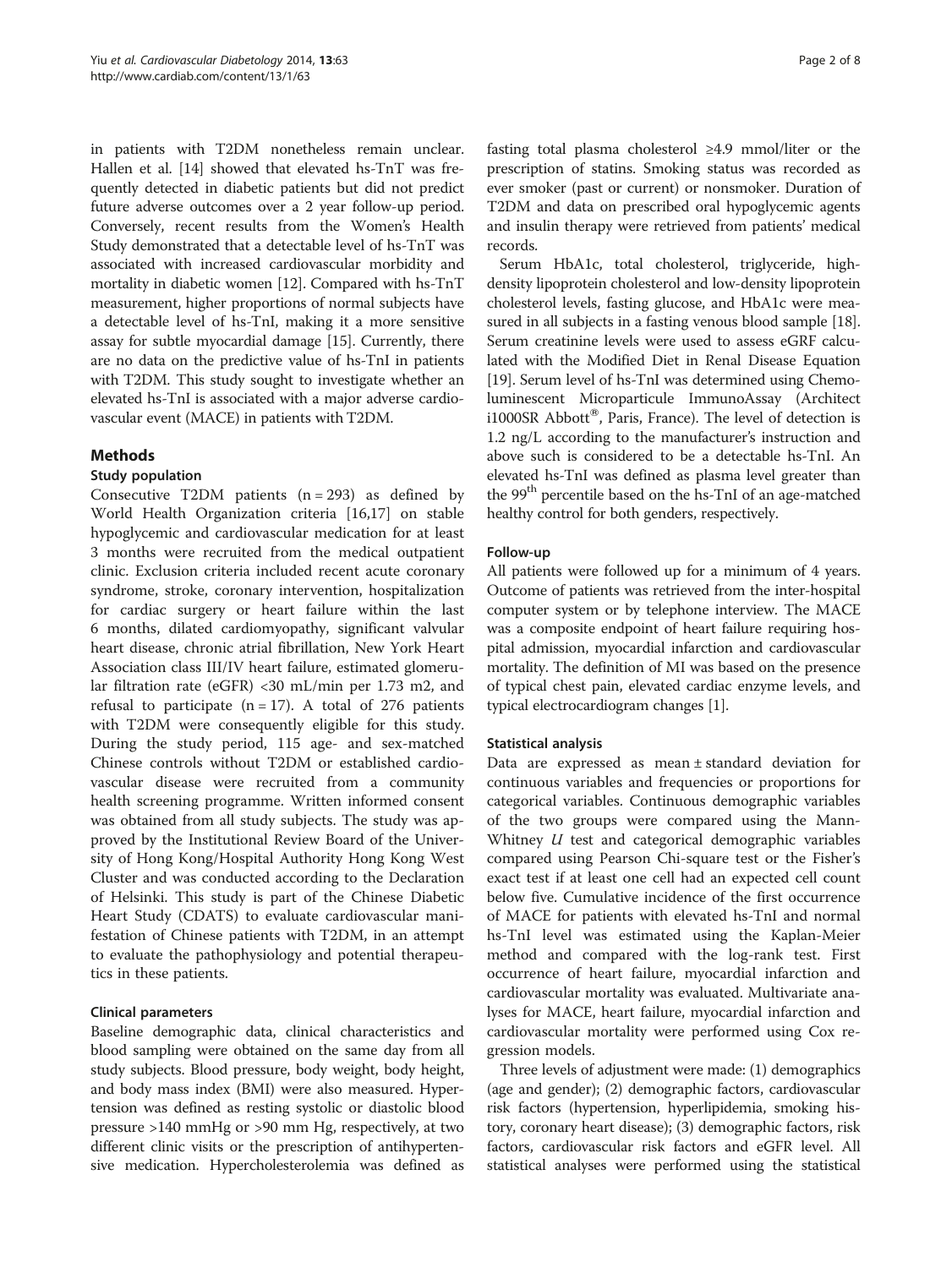<span id="page-2-0"></span>package SPSS for windows (Version 18.0, SPSS, Chicago, USA). All P values reported are 2-sided for consistency. A  $P$  value <0.05 was considered statistically significant.

# Results

# Clinical characteristics

Baseline characteristics of patients with T2DM and controls are shown in Table 1. Patients with T2DM had a higher BMI, were more likely to be a smoker and had a history of hypertension and hypercholesterolemia compared with controls. In addition, the eGFR was lower, and fasting glucose and HbA1c% were higher.

# Serum level of hs-TnI

The proportion of patients with T2DM and serum level of hs-TnI at or above the limit of detection (1.2 ng/L) was similar to controls (274/276, 99.3% versus 114/115, 99.1%,  $P = 1.0$ ). The median serum level of hs-TnI in patients with T2DM was significantly higher (median [interquatile range]: 4.8 [3.2-8.4 ng/L] versus 2.9 [2.2-3.9 ng/L],  $P < 0.01$ ).

In this study, the  $99<sup>th</sup>$  percentile value of serum hs-TnI level in male and female control subjects was 8.5 ng/L and 7.6 ng/L, respectively. These serum levels were defined as the cut-off values for elevated serum hs-TnI.

Based on these cut-off values, 70 (25.4%) patients with T2DM had an elevated serum hs-TnI level. As shown in Table 1, T2DM patients with elevated serum hs-TnI level were older, more likely to be male, smoke, have a history of hypertension and coronary artery disease, low eGFR level, and be treated with aspirin, angiotensin converting enzyme inhibitor/angiotensin receptor blocker and statin compared with T2DM patients with a normal serum hs-TnI level. Univariate analysis showed that elderly age, male gender, smoking, a history of hypertension and coronary artery disease and low eGFR were associated with elevated serum hs-TnI level in T2DM patients. Multivariate analysis nonetheless revealed that only history of coronary artery disease and low eGRF were independently associated with an elevated serum hs-TnI level (Table [2\)](#page-3-0).

# Clinical outcomes

The median follow-up period was 4.9 years (interquartile range, 3.7 to 5.6 years), and none of the control subjects developed MACE. A total of 43 patients with T2DM developed MACE during this follow-up period. Among those MACEs, there were 18 heart failure events (12 diastolic heart failure, 6 systolic heart failure), 11 myocardial infarctions and 14 cases of cardiovascular mortality

Table 1 Baseline demographics of type 2 diabetes mellitus (T2DM) patients with and without elevated high sensitivity Troponin I (hs-TnI) and controls

| <b>Parameters</b>                  | T2DM $(n = 276)$ | Controls $(n = 115)$ | P value                  | Elevated hs-Tnl $(n = 70)$ | Normal $hs-$ Tnl ( $n = 206$ ) | P value |
|------------------------------------|------------------|----------------------|--------------------------|----------------------------|--------------------------------|---------|
| Age, years                         | $64.4 \pm 10.0$  | $63.4 \pm 7.9$       | 0.29                     | $68.6 \pm 9.2$             | $62.9 \pm 9.9$                 | < 0.01  |
| Male, % (n)                        | 154 (56)         | 53 (61)              | 0.35                     | 70 (49)                    | 30(21)                         | < 0.01  |
| Body mass index, kg/m <sup>2</sup> | $25.5 \pm 3.5$   | $23.6 \pm 3.4$       | < 0.01                   | $25.4 \pm 3.5$             | $25.6 \pm 3.6$                 | 0.72    |
| Current smoker, % (n)              | 33 (92)          | 6(7)                 | < 0.01                   | 49 (34)                    | 28 (58)                        | < 0.01  |
| Hypertension, % (n)                | 70 (194)         | 15(17)               | < 0.01                   | 89 (62)                    | 132 (64)                       | < 0.01  |
| Hypercholesterolemia, % (n)        | 63 (174)         | 30(26)               | < 0.01                   | 70 (49)                    | 61 (125)                       | 0.10    |
| Duration of DM, years              | $9.8 \pm 7.6$    | -                    | $\overline{\phantom{0}}$ | $10.2 \pm 8.7$             | $9.7 \pm 7.3$                  | 0.67    |
| CAD, % (n)                         | 29 (113)         | $\qquad \qquad -$    | $\overline{\phantom{0}}$ | 60 (42)                    | 35(71)                         | < 0.01  |
| Total cholesterol, mmol/L          | $4.6 \pm 1.0$    | $5.0 \pm 0.9$        | < 0.01                   | $4.5 \pm 1.1$              | $4.7 \pm 1.0$                  | 0.15    |
| Triglycerides, mmol/L              | $1.6 \pm 1.8$    | $1.3 \pm 0.8$        | < 0.01                   | $1.6 \pm 1.1$              | $1.6 \pm 1.9$                  | 0.99    |
| High density lipoprotein, mmol/L   | $1.3 \pm 0.8$    | $1.5 \pm 0.4$        | < 0.01                   | $1.2 \pm 0.4$              | $1.3 \pm 0.4$                  | 0.16    |
| Low density lipoprotein, mmol/L    | $2.7 \pm 0.8$    | $3.0 \pm 0.7$        | < 0.01                   | $2.6 \pm 0.8$              | $2.7 \pm 0.8$                  | 0.55    |
| eGFR, mL/min per 1.73 m2           | $81.8 \pm 19.3$  | $85.8 \pm 14.1$      | 0.03                     | $72.0 \pm 18.7$            | $84.2 \pm 18.7$                | < 0.01  |
| Fasting glucose, mmol/L            | $7.6 \pm 2.3$    | $5.1 \pm 0.5$        | < 0.01                   | $7.6 \pm 2.8$              | $7.6 \pm 2.1$                  | 0.96    |
| HbA1c, %                           | $7.8 \pm 1.4$    | $5.9 \pm 0.4$        | < 0.01                   | $8.1 \pm 1.7$              | $7.7 \pm 1.4$                  | 0.21    |
| <b>Medication</b>                  |                  |                      |                          |                            |                                |         |
| Insulin, $% (n)$                   | 14 (38)          | 0(0)                 | < 0.01                   | 19(13)                     | 12(25)                         | 0.13    |
| Aspirin, % (n)                     | 40 (109)         | 0(0)                 | < 0.01                   | 56 (39)                    | 34 (70)                        | < 0.01  |
| ACEI/ARB, % (n)                    | 60 (166)         | 1(1)                 | < 0.01                   | 77 (54)                    | 54 (112)                       | < 0.01  |
| Statin, % (n)                      | 42 (115)         | 2(2)                 | < 0.01                   | 57 (40)                    | 37 (75)                        | < 0.01  |

Abbreviation:

ACEI = angiotensin converting enzyme inhibitor; ARB = angiotensin receptor blocker; CAD = coronary artery disease; eGFR = estimated glomerular filtration rate.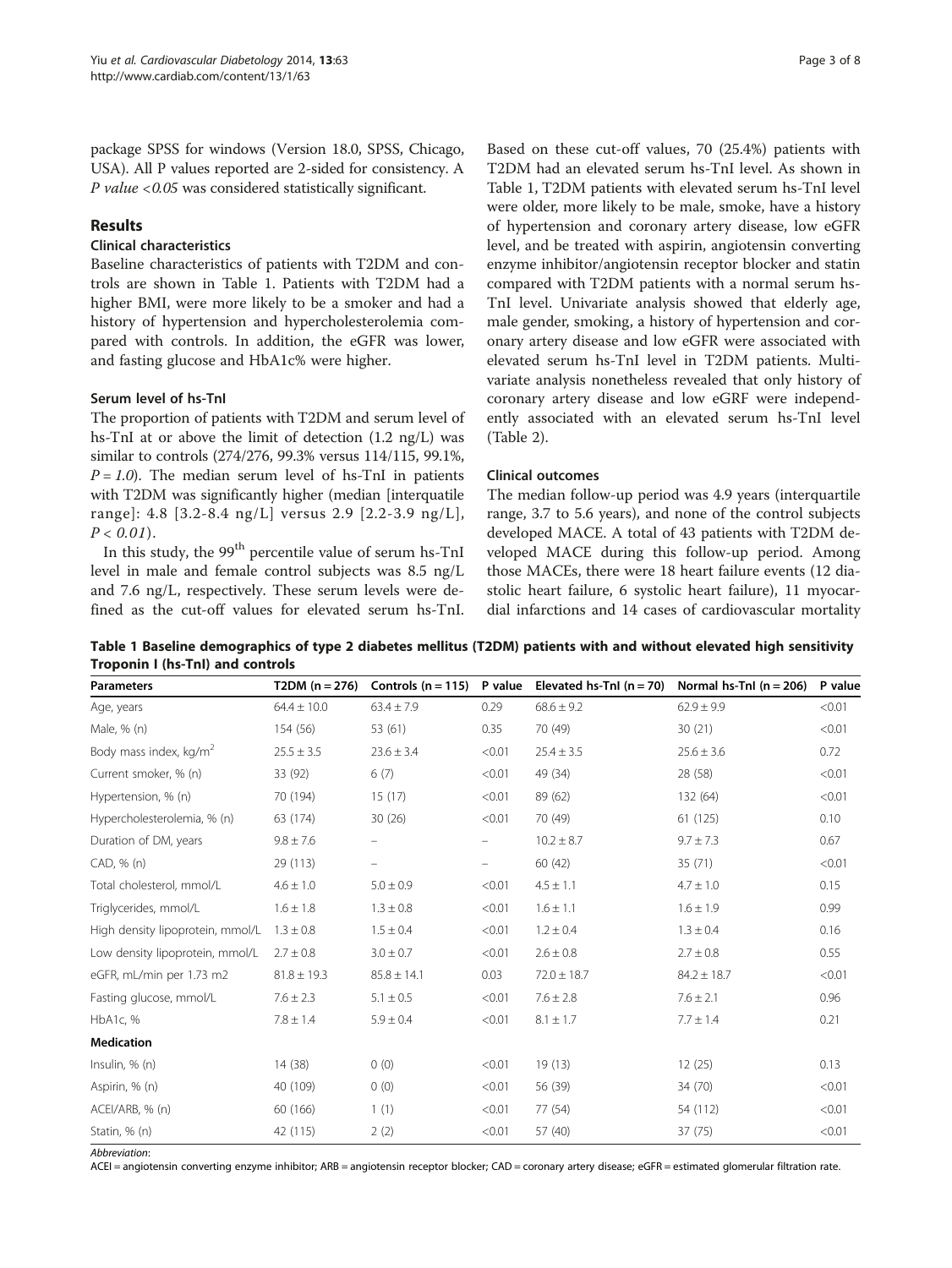| <b>Variables</b>            | Univariate analysis |               |         | Multivariate analysis |               |         |  |
|-----------------------------|---------------------|---------------|---------|-----------------------|---------------|---------|--|
|                             | β                   | 95% CI        | P value | β                     | 95% CI        | P value |  |
| Age                         | 1.07                | $1.03 - 1.10$ | < 0.01  | 1.02                  | $0.97 - 1.06$ | 0.46    |  |
| Male gender                 | 2.24                | 1.26-4.01     | < 0.01  | 2.08                  | $0.82 - 5.28$ | 0.12    |  |
| Body mass index             | 0.99                | $0.91 - 1.07$ | 0.72    |                       |               |         |  |
| Smoker                      | 2.41                | 1.38-4.21     | < 0.01  | 1.58                  | $0.64 - 3.87$ | 0.32    |  |
| Hypertension                | 4.35                | 1.97-9.57     | < 0.01  | 2.21                  | $0.90 - 5.44$ | 0.09    |  |
| Duration of disease         | 1.01                | $0.97 - 1.05$ | 0.64    |                       |               |         |  |
| History of CAD              | 2.85                | 1.63-4.98     | < 0.01  | 2.93                  | 1.33-6.44     | < 0.01  |  |
| <b>Total Cholesterol</b>    | 0.80                | $0.60 - 1.08$ | 0.14    |                       |               |         |  |
| Triglyceride                | 0.99                | $0.84 - 1.19$ | 0.99    |                       |               |         |  |
| High density lipoprotein    | 0.51                | $0.20 - 1.27$ | 0.15    |                       |               |         |  |
| Low density lipoprotein     | 0.89                | $0.60 - 1.31$ | 0.54    |                       |               |         |  |
| eGFR                        | 0.97                | 0.95-0.98     | < 0.01  | 0.97                  | $0.95 - 0.99$ | 0.02    |  |
| Fasting glucose             | 0.99                | $0.88 - 1.13$ | 0.96    |                       |               |         |  |
| HbA1c                       | 1.17                | $0.94 - 1.45$ | 0.16    |                       |               |         |  |
| Insulin                     | 1.65                | $0.79 - 3.44$ | 0.18    |                       |               |         |  |
| Abbrovistions as in Table 1 |                     |               |         |                       |               |         |  |

<span id="page-3-0"></span>Table 2 Predictors for high-sensitivity troponin I in patients with type 2 diabetes mellitus

previations as in Table [1.](#page-2-0)

(11 systolic heart failure, 2 myocardial infarction and 1 sudden death). For the whole population, the annual MACE event rate was 3.3%, heart failure event rate was 1.4%, myocardial infarction event rate was 1.3% and cardiovascular mortality event rate was 1.0%. More importantly, T2DM patients with elevated hs-TnI had a higher annual event rate for MACE (9.3% vs. 1.6%), heart failure (3.8% vs.0.6%), myocardial infarction (1.5% vs.0.6%)

and cardiovascular mortality (3.5% vs. 0.2%) than those T2DM patients with normal serum hs-TnI level  $(P <$ 0.01). As shown in Figure 1, T2DM patients with elevated serum level of hs-TnI had a significantly higher risk for MACEs (Hazard ratio [HR] 8.9, 95% confidence interval [CI] 4.3-18.4 , P < 0.01); heart failure (HR 19.6, 95% CI 4.0-40.6,  $P < 0.01$ ), and cardiovascular mortality (HR 17.1 95% CI 5.3-55.5 , P < 0.01), but not myocardial

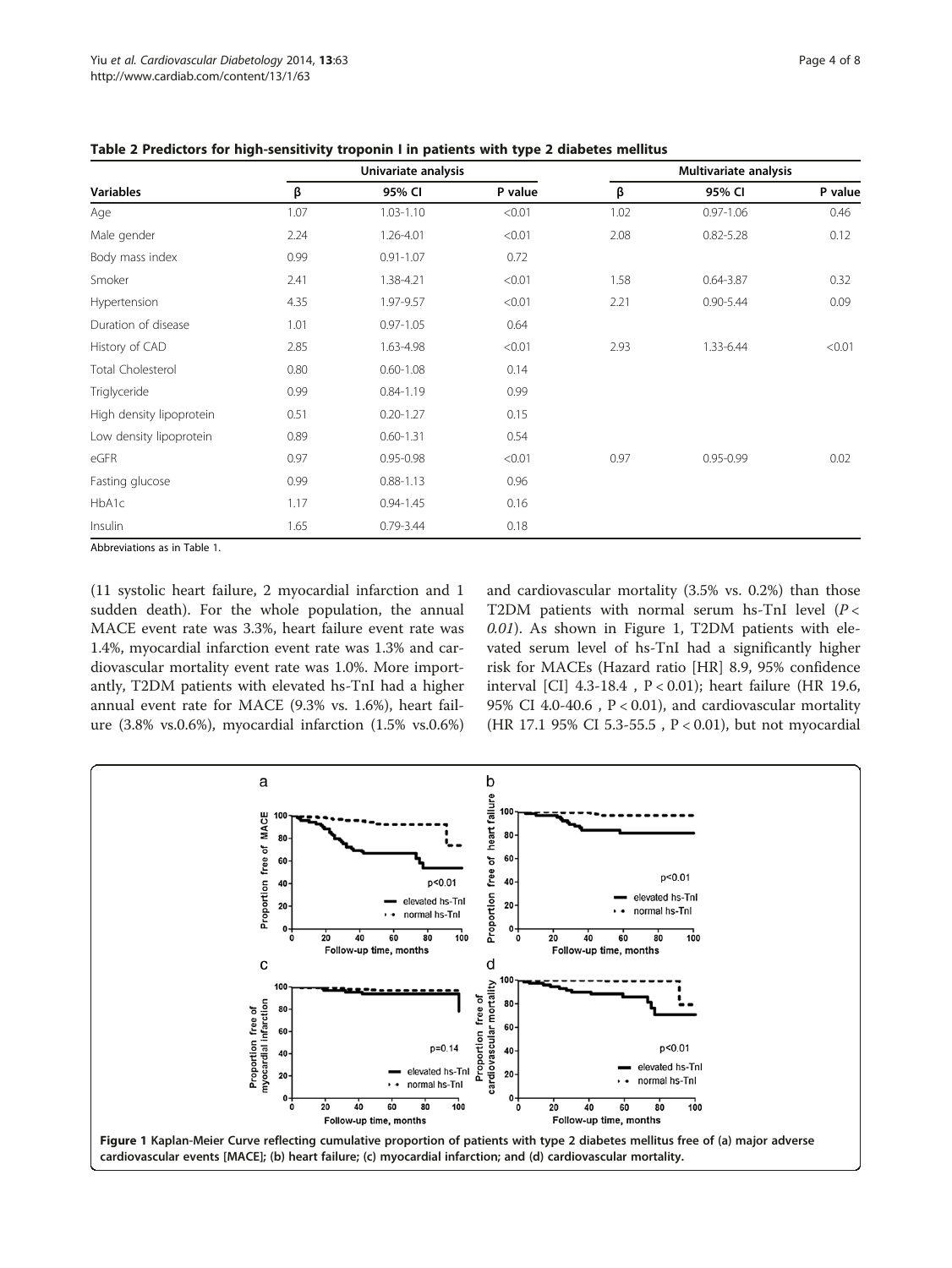infarction (HR 2.9, 95% CI 0.7-11.5,  $P = 0.14$ ) than those with normal serum hs-TnI level during follow-up.

#### Predictive value of serum hs-TnI level

Cox proportional hazard models were used to evaluate the impact of elevated serum hs-TnI level on adverse clinical outcome (Table 3). In both the unadjusted model and adjusted models for demographic factors and cardiovascular risk factors, an elevated serum hs-TnI level in patients with T2DM was predictive of MACE, heart failure and cardiovascular mortality. Even after adjusting for demographic factors, cardiovascular risk factors and eGFR, an elevated serum hs-TnI level remained an independent predictor for MACE and heart failure.

In order to evaluate the clinical application of hs-TnI level, the sensitivity, specificity, positive predictive value and negative predictive value of an elevated serum hs-TnI level was determined to predict future MACE. In patients with T2DM, an elevated serum hs-TnI level had a high specificity (84.4%) but limited sensitivity (62.7%) and positive predictive value (38.5%) for MACE. Conversely, a normal serum hs-TnI level had an excellent

#### **Discussion**

The present study demonstrates that up to 25% of T2DM patients without clinical evidence of active cardiovascular disease have ongoing subtle myocardial injury/necrosis as detected by an elevated serum level of hs-TnI. An elevated serum hs-TnI level in patients with T2DM, above the gender-specific cut-off value in the control population, was associated with a more than 2 fold increase in the adjusted risk of MACE. Importantly, a normal serum hs-TnI level had an excellent negative predictive value for future adverse cardiovascular outcome in patients with T2DM after up to 4 years of follow-up.

Elevated high sensitivity troponin level suggested myocardial injury that has been shown to be related with arterial stiffening in patients with T2DM [[20\]](#page-7-0). In addition to detect subtle myocardial necrosis, its clinical value has also been shown to provide important prognostic information in various groups of patients. Several studies

Table 3 Association of elevated high-sensitivity troponin I (hs-TnI) with subsequent major adverse cardiovascular events (MACE), heart failure, myocardial infarction and cardiovascular mortality

|                                                                             | Univariate analysis |               |         |  |  |
|-----------------------------------------------------------------------------|---------------------|---------------|---------|--|--|
| <b>Variables</b>                                                            | <b>HR</b>           | 95% CI        | P value |  |  |
| <b>MACE</b>                                                                 |                     |               |         |  |  |
| Unadjusted <sup>a</sup>                                                     | 5.69                | 3.05-10.62    | < 0.01  |  |  |
| Adjusted for demographic factors <sup>b</sup>                               | 3.81                | $2.01 - 7.24$ | < 0.01  |  |  |
| Adjusted for demographic, cardiovascular risk factors <sup>c</sup>          | 3.70                | 1.91-7.18     | < 0.01  |  |  |
| Adjusted for demographic, cardiovascular risk factors and eGFR <sup>d</sup> | 2.85                | 1.15-7.03     | 0.02    |  |  |
| Heart failure                                                               |                     |               |         |  |  |
| Unadjusted <sup>a</sup>                                                     | 7.21                | 2.70-19.25    | < 0.01  |  |  |
| Adjusted for demographic factors <sup>b</sup>                               | 4.98                | 1.80-13.83    | < 0.01  |  |  |
| Adjusted for demographic, cardiovascular risk factors <sup>c</sup>          | 4.88                | 1.71-13.96    | < 0.01  |  |  |
| Adjusted for demographic, cardiovascular risk factors and eGFR <sup>d</sup> | 4.88                | 1.12-21.31    | 0.03    |  |  |
| Myocardial infarction                                                       |                     |               |         |  |  |
| Unadjusted <sup>a</sup>                                                     | 2.45                | $0.72 - 8.31$ | 0.15    |  |  |
| Adjusted for demographic factors <sup>b</sup>                               | 1.70                | $0.48 - 5.99$ | 0.41    |  |  |
| Adjusted for demographic, cardiovascular risk factors <sup>c</sup>          | 1.34                | $0.36 - 5.04$ | 0.67    |  |  |
| Adjusted for demographic, cardiovascular risk factors and eGFR <sup>d</sup> | 0.84                | $0.12 - 6.17$ | 0.87    |  |  |
| Cardiovascular mortality                                                    |                     |               |         |  |  |
| Unadjusted <sup>a</sup>                                                     | 15.90               | 3.52-71.87    | < 0.01  |  |  |
| Adjusted for demographic factors <sup>b</sup>                               | 10.0                | 2.13-47.19    | < 0.01  |  |  |
| Adjusted for demographic, cardiovascular risk factors <sup>c</sup>          | 9.14                | 1.92-43.60    | < 0.01  |  |  |
| Adjusted for demographic, cardiovascular risk factors and eGFR <sup>d</sup> | 6.19                | 0.50-76.59    | 0.16    |  |  |

Abbreviations as in Table [1;](#page-2-0)  $HR =$  hazard ratio.

<sup>a</sup> All models additionally adjusted for hs-Tnl.

<sup>b</sup>Adjusted for age and gender.

<sup>c</sup>Adjusted for model<sup>b</sup> and hypertension, hyperlipidemia, smoking history and coronary heart disease.<br><sup>d</sup>Adjusted for model<sup>c</sup> and eGEP

<sup>d</sup>Adjusted for model<sup>c</sup> and eGFR.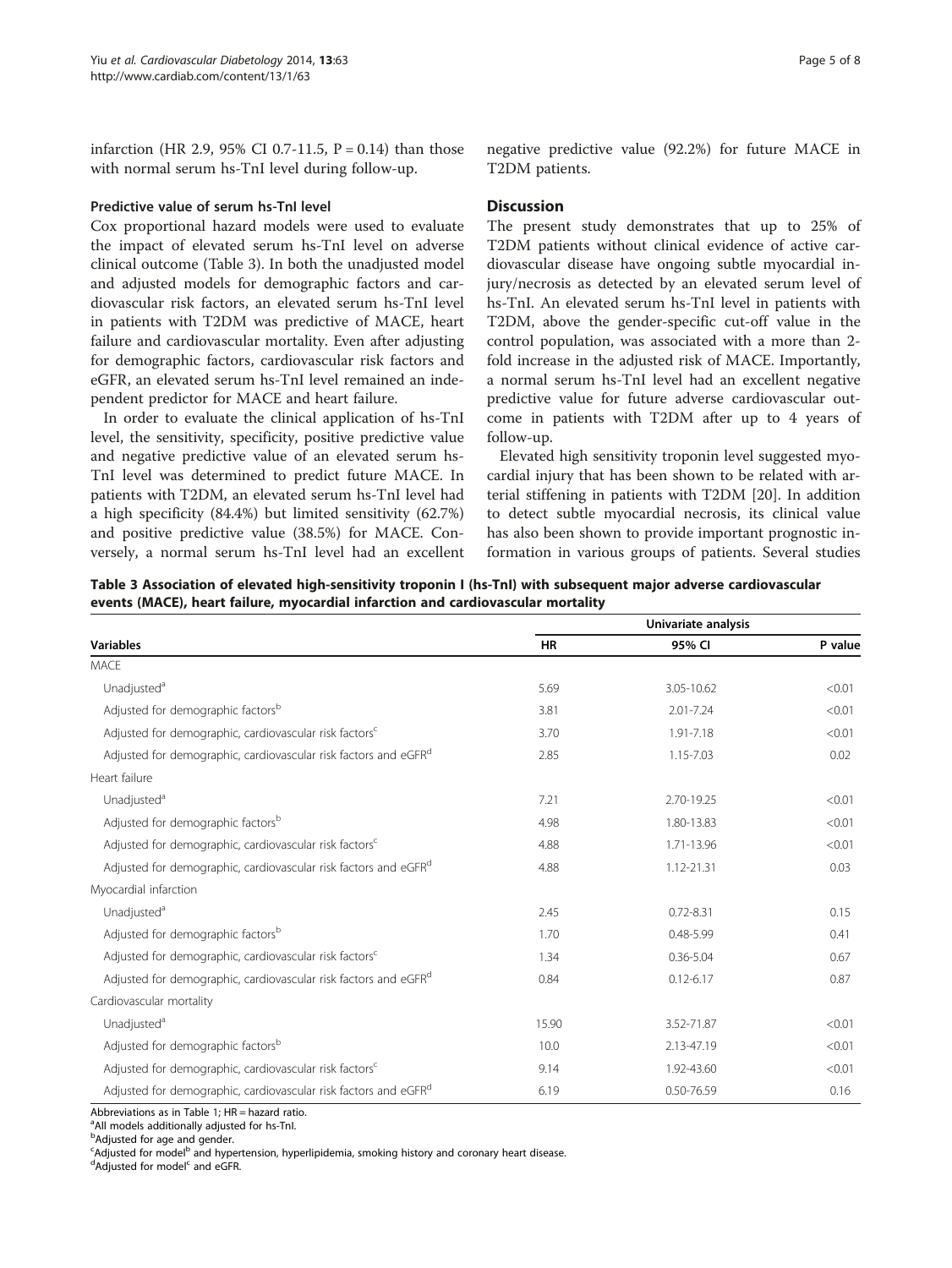have demonstrated the predictive value for future cardiovascular events by hs-TnT in the general population [[4,5,](#page-6-0)[21\]](#page-7-0), patients with stable and unstable angina [\[22](#page-7-0)], acute coronary syndrome [[23\]](#page-7-0) and heart failure [\[24](#page-7-0)]. Similarly, hs-TnI has been shown to provide prognostic information in the general population [\[6](#page-6-0)], patients with stable atherosclerotic disease [\[10,11](#page-6-0)] and acute coronary syndrome [[25](#page-7-0)]. Although these studies have consistently demonstrated that high sensitivity troponin can predict future adverse cardiovascular events in different groups of patients, its prognostic value has not been well studied in patients with T2DM. A recent report from the Women Health Study demonstrated that among diabetic women without cardiovascular disease  $(n = 512)$ , a detectable hs-TnT was associated with total cardiovascular disease (adjusted hazard ratio  $|HR| = 1.76$ ) and cardiovascular death (adjusted HR = 3.13) [[12](#page-6-0)]. Conversely, another study using elevated hs-TnT above 99<sup>th</sup> percentile reference could not demonstrate a statistical association with adverse cardiovascular outcome [\[14](#page-6-0)]. The contradictory results from these studies may suggest the potentially limited prognostic value of hs-TnT in patients with T2DM. Because of the different biological characteristics [[26\]](#page-7-0), the clinical relevance and strength of detecting myocardial injury between hs-TnT and hs-TnI may differ. Indeed, it has been shown that the prognostic value of hs-TnI may be superior to hs-TnT in a cohort of patients with stable coronary artery disease [[11\]](#page-6-0). The prognostic implication of hs-TnI may thus be more robust than hs-TnT in patients with T2DM.

A prior study demonstrated that a low level of circulatory TnI (9 ng/L to 30 ng/L) was predictive of MACE (death, MI or stroke) in patients with T2DM who underwent elective coronary angiography [[27](#page-7-0)]. Nonetheless no study has evaluated the predictive value for MACE using a high sensitivity assay of TnI (level of detection = 1.2 ng/L). The present study included an expanded and clinically relevant population, consisting of both male and female T2DM patients, with and without underlying cardiovascular disease. Our results demonstrate that elevated hs-TnI independently predicted MACE (adjusted  $HR = 2.85$ ) in patients with T2DM, and thus provides further evidence that elevated hs-TnI is closely associated with and predictive for future adverse events in patients with T2DM.

In this study, the high prevalence of MACE in T2DM patients with elevated hs-TnI was mainly driven by more frequent heart failure and cardiovascular death. In contrast, an elevated hs-TnI was not associated with future myocardial infarction. Indeed, prior studies have shown that among patients with stable chronic cardiovascular disease, an elevated troponin level better predicts heart failure than ischemic events [\[2,4](#page-6-0),[5](#page-6-0),[7](#page-6-0),[11](#page-6-0),[21](#page-7-0)]. In the Framingham Offspring Study, an elevated hs-TnI was independently predictive of death, heart failure and major cardiovascular events, but not coronary heart disease [\[7\]](#page-6-0). Similarly, Omland et al. showed that among patients with stable coronary artery disease, an elevated hs-TnI was strongly associated with cardiovascular death and heart failure but only weakly with non-fatal myocardial infarction [\[11\]](#page-6-0). Collectively, these findings support the hypothesis that a measurable circulating troponin level reflects chronic myocardial damage/myocardial stress, rather than acute ischemic insult or vascular stress. It can thereby identify an increased risk for pathological cardiac remodeling and subsequent heart failure.

In patients with T2DM, a number of mechanisms might explain the presence of ongoing subtle myocardial injury, including coronary microvascular dysfunction [[28\]](#page-7-0), depletion of endothelial progenitor cells [\[9](#page-6-0)], elevated oxidative stress [[9,](#page-6-0)[28\]](#page-7-0), and advanced glycation end-products [\[29](#page-7-0)]. This is further evidenced by a study that showed that chronic hyperglycaemia, as measured by HbA1c, was independently associated with subclinical myocardial injury in subjects without clinically evident coronary artery disease, as assessed by elevated levels of hs-TnT [[13\]](#page-6-0). In addition, this study also showed that the association of HbA1c with hs-TnT extends to subjects below the diagnostic threshold of 6.5%, and suggests that hyperglycaemia-related myocardial injury may begin before the onset of clinically evident diabetes. The circulating troponin detected by these high sensitive assays in patients with T2DM thus represents an intermediate phenotype of subtle myocardial injury, rather than an acute ischemic event.

In patients with T2DM, a number of different cardiovascular investigations, including treadmill testing [\[30\]](#page-7-0), computed tomography angiography [\[31](#page-7-0)] and electrocardiogram-gated single photon emission computed tomography [\[32\]](#page-7-0) have been shown to provide excellent negative predictive value for future cardiovascular events. Nevertheless their widespread clinical use for risk stratification is limited by the need for an experienced operator; prolonged study duration and prohibitive cost. One of the most intriguing findings of the present report was that a normal hs-TnI had a high negative predictive value for future adverse cardiovascular events in patients with T2DM after up to four years of follow-up. The present study thus suggests that a single serum measurement of hs-TnI provides a simple and inexpensive means to accurately risk stratify patients with T2DM, particularly identifying those at low risk for intermediate-term (>4 years) adverse cardiovascular events.

Interpretation of both hs-TnI and hs-TnT level can be done using a cut-off value either above the level of detection or above the 99<sup>th</sup> percentile of a reference population [[2\]](#page-6-0). Even within the same study population, the proportion of subjects with detectable hs-TnI is greater than hs-TnT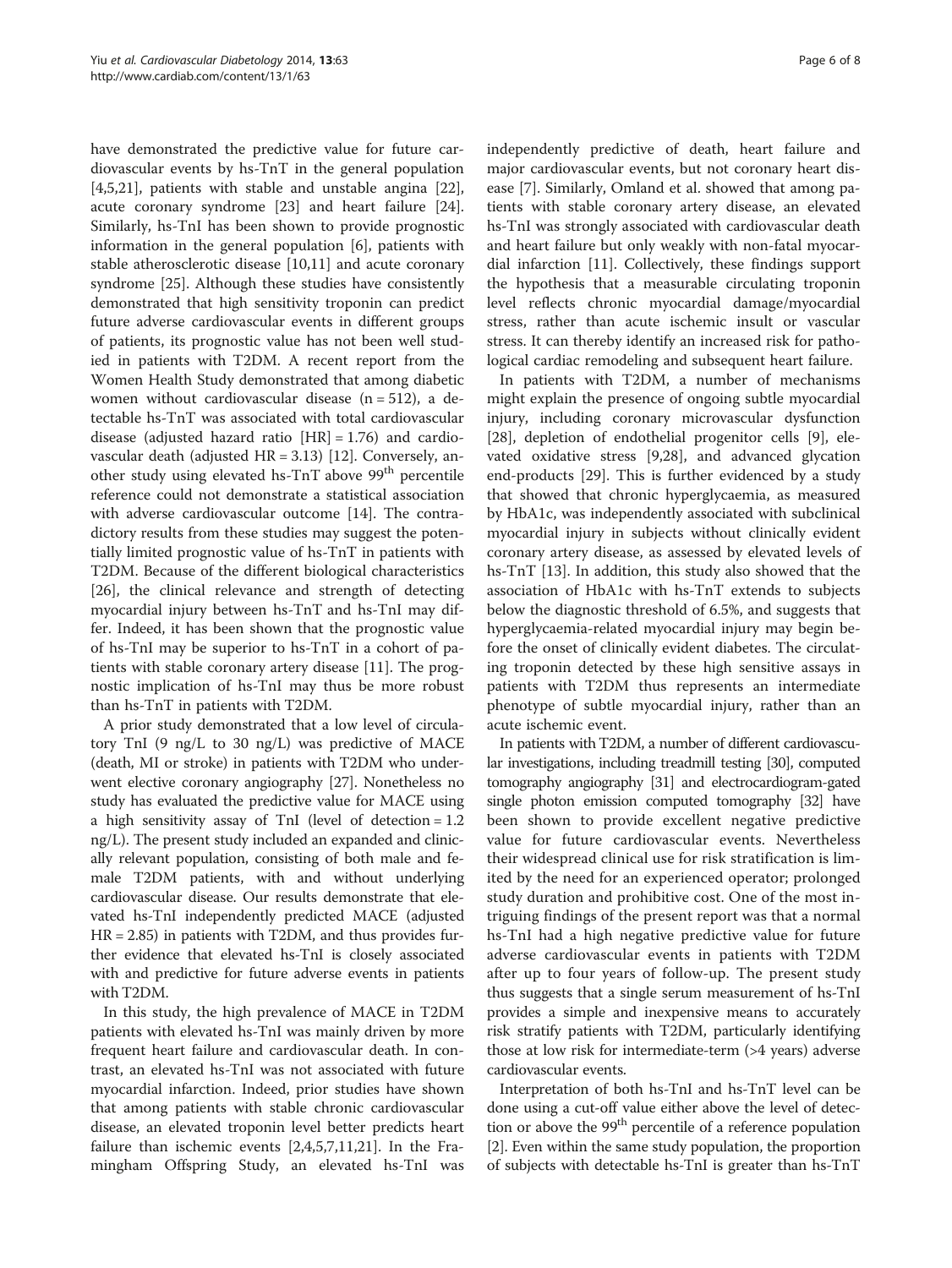<span id="page-6-0"></span>[15]. The present study has shown that >99% of patients with T2DM had a detectable hs-TnI, compared with only 45.5% of diabetic women in the Women's Health Study using hs-TnT [12]. Further, up to 25% of patients with T2DM had an elevated hs-TnI defined according to the 99<sup>th</sup> percentile of an age and gender matched reference population. This finding demonstrates that hs-TnI is a sensitive assay to detect subtle myocardial injury, and up to one quarter of stable patients with T2DM had significant myocardial damage. In addition to the prognostic implication, this assay hence can be used as a surrogate for subtle myocardial injury to further study the mechanism of myocardial damage in patients with T2DM.

## Limitations

The present study included only a small study population of patients with T2DM and future study with a larger number of subjects is required to confirm the results. None of the patients received further coronary work-up based on the hs-TnI level alone. Future studies should evaluate the predictive value of significant coronary artery disease in T2DM patients with elevated hs-TnI. The study population is Asian, thus it may not be appropriate to extrapolate the results to other ethnic groups. Finally, only a single measurement of hs-TnI was used for risk stratification. Whether serial measurements of hs-TnI would provide additional information requires further evaluation.

# Conclusion

This study demonstrated that elevated hs-TnI was associated with MACE, heart failure, myocardial infarction and cardiovascular mortality in patients with T2DM. In addition, elevated hs-TnI was independently associated with MACE and heart failure after multivariate adjustment. Importantly, a single measurement of hs-TnI provided a high negative predictive value for cardiovascular outcome in patients with T2DM.

#### Competing interest

The authors declare that they have no competing interests.

#### Authors' contributions

YK: Design of study, data collection, drafted the manuscript, LK, ZC, CY, CY, ZZ, WA: Data collection, LC: Design of study, TH: Design of study, drafted the manuscript. All authors read and approved the final manuscript.

#### Disclosures

This study is partially supported by Abbott Diagnostics Division.

#### Author details

<sup>1</sup>Cardiology Division, Department of Medicine, Queen Mary Hospital, the University of Hong Kong, Block K, Pokfulam, Hong Kong. <sup>2</sup>Research Centre of Heart, Brain, Hormone and Healthy Aging, Li Ka Shing Faculty of Medicine, the University of Hong Kong, Hong Kong, SAR, China. <sup>3</sup>Division of Neurology, Department of Medicine, Queen Mary Hospital, the University of Hong Kong, Hong Kong, SAR, China.

#### Received: 15 January 2014 Accepted: 8 March 2014 Published: 25 March 2014

#### References

- 1. Thygesen K, Alpert JS, White HD, Joint ESC/ACCF/AHA/WHF Task Force for the Redefinition of Myocardial Infarction: Universal definition of myocardial infarction: kristian thygesen, joseph S. Alpert and harvey D. White on behalf of the joint ESC/ACCF/AHA/WHF task force for the redefinition of myocardial infarction. Eur Heart J 2007, 28(20):2525–2538.
- 2. Omland T, de Lemos JA, Sabatine MS, Christophi CA, Rice MM, Jablonski KA, Tjora S, Domanski MJ, Gersh BJ, Rouleau JL, Pfeffer MA, Braunwald E, Prevention of Events with Angiotensin Converting Enzyme Inhibition (PEACE) Trial Investigators: A sensitive cardiac troponin T assay in stable coronary artery disease. N Engl J Med 2009, 361:2538–2547.
- 3. Heidenreich PA, Alloggiamento T, Melsop K, McDonald KM, Go AS, Hlatky MA: The prognostic value of troponin in patients with non-ST elevation acute coronary syndromes: a meta-analysis. J Am Coll Cardiol 2001, 38:478–485.
- 4. de Lemos JA, Drazner MH, Omland T, Ayers CR, Khera A, Rohatgi A, Hashim I, Berry JD, Das SR, Morrow DA, McGuire DK: Association of troponin T detected with a highly sensitive assay and cardiac structure and mortality risk in the general population. JAMA 2010, 304(22):2503–2512.
- 5. de Filippi CR, de Lemos JA, Christenson RH, Gottdiener JS, Kop WJ, Zhan M, Seliger SL: Association of serial measures of cardiac troponin T using a sensitive assay with incident heart failure and cardiovascular mortality in older adults. JAMA 2010, 304(22):2494–2502.
- 6. Apple FS, Steffen LM, Pearce LA, Murakami MM, Luepker RV: Increased cardiac troponin I as measured by a high-sensitivity assay is associated with high odds of cardiovascular death: the Minnesota Heart Survey. Clin Chem 2012, 58:930–935.
- 7. Wang TJ, Wollert KC, Larson MG, Coglianese E, McCabe EL, Cheng S, Ho JE, Fradley MG, Ghorbani A, Xanthakis V, Kempf T, Benjamin EJ, Levy D, Vasan RS, Januzzi JL: Prognostic utility of novel biomarkers of cardiovascular stress: the framingham heart study. Circulation 2012, 126:1596–1604.
- Latini R, Masson S, Anand IS, Missov E, Carlson M, Vago T, Angelici L, Barlera S, Parrinello G, Maggioni AP, Tognoni G, Cohn JN, Val-HeFT Investigators: Prognostic value of very low plasma concentrations of troponin T in patients with stable chronic heart failure. Circulation 2007, 116(11):1242–1249.
- 9. Eggers KM, Nygren M, Venge P, Jernberg T, Wikström BG: High-sensitive troponin T and I are related to invasive hemodynamic data and mortality in patients with left-ventricular dysfunction and precapillary pulmonary hypertension. Clin Chem Acta 2011, 412:1582-1588
- 10. Kaysak PA, Xu L, Yusuf S, McQueen MJ: High-sensitivity cardiac troponin I measurement for risk stratification in a stable high-risk population. Clin Chem 2011, 57:1146–1153.
- 11. Omland T, Pfeffer MA, Solomon SD, de Lemos JA, Røsjø H, Saltytė Benth J, Maggioni A, Domanski MJ, Rouleau JL, Sabatine MS, Braunwald E, PEACE Investigators: Prognostic value of cardiac troponin I measured with a highly sensitive assay in patients with stable coronary artery disease. J Am Coll Cardiol 2013, 61:1240–1249.
- 12. Everett BM, Cook NR, Magnone MC, Bobadilla M, Kim E, Rifai N, Ridker PM, Pradhan AD: Sensitive cardiac troponin T assay and the risk of incident cardiovascular disease in women with and without diabetes mellitus: the Women's Health Study. Circulation 2011, 123:2811–2818.
- 13. Rubin J, Matsushita K, Ballantyne CM, Hoogeveen R, Coresh J, Selvin E: Chronic hyperglycemia and subclinical myocardial injury. J Am Coll Cardiol 2012, 59:484–489.
- 14. Hallén J, Johansen OE, Birkeland KI, Gullestad L, Aakhus S, Endresen K, Tjora S, Jaffe AS, Atar D: Determinants and prognostic implications of cardiac troponin T measured by a sensitive assay in type 2 diabetes mellitus. Cardiovasc Diabetol 2010, 9:2840–2849.
- 15. Apple FS, Ler R, Murakami MM: Determination of 19 cardiac troponin I and T assay 99th percentile values from a common presumably healthy population. Clin Chem 2012, 58:1574–1581.
- 16. World Health Organisation: Use of Glycated Haemoglobin (HbA1c) in the Diagnosis of Diabetes Mellitus. Geneva: World Health Organisation; 2011.
- 17. World Health Organisation: Definition And Diagnosis Of Diabetes Mellitus And Intermediate Hyperglycemia. World Health Organisation; 2006.
- 18. Yiu KH, Yeung CK, Chan HT, Wong RM, Tam S, Lam KF, Yan GH, Yue WS, Chan HH, Tse HF: Increased arterial stiffness in patients with psoriasis is associated with active systemic inflammation. Br J Dermatol 2011, 164(3):514–520.
- 19. Levey AS, Coresh J, Greene T, Stevens LA, Zhang YL, Hendriksen S, Kusek JW, Van Lente F: Chronic kidney disease epidemiology collaboration.